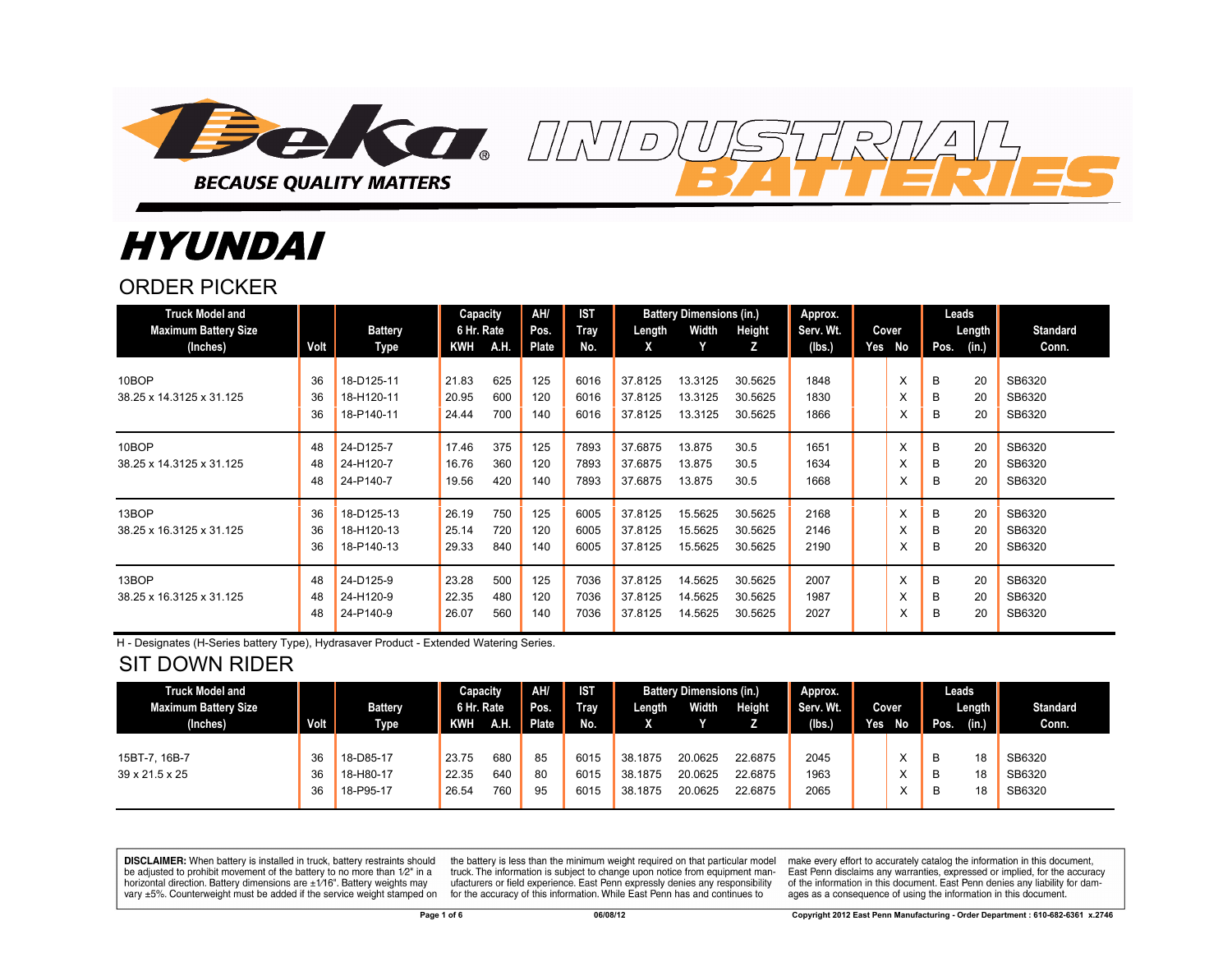## SIT DOWN RIDER (continued)

| <b>Truck Model and</b>                                             |                |                                                          | Capacity                |                   | AH/               | IST                  |                               | <b>Battery Dimensions (in.)</b> |                               | Approx.              |  |             | Leads       |                |                               |
|--------------------------------------------------------------------|----------------|----------------------------------------------------------|-------------------------|-------------------|-------------------|----------------------|-------------------------------|---------------------------------|-------------------------------|----------------------|--|-------------|-------------|----------------|-------------------------------|
| <b>Maximum Battery Size</b>                                        |                | <b>Battery</b>                                           | 6 Hr. Rate              |                   | Pos.              | <b>Tray</b>          | Length                        | Width                           | <b>Height</b>                 | Serv. Wt.            |  | Cover       |             | Length         | <b>Standard</b>               |
| (Inches)                                                           | Volt           | <b>Type</b>                                              | KWH                     | A.H.              | Plate             | No.                  | X                             | Y                               | Z                             | (Ibs.)               |  | Yes No      | Pos.        | (in.)          | Conn.                         |
| 15BT-7, 16B-7<br>39 x 21.5 x 25                                    | 48<br>48<br>48 | 24-D85-13<br>24-H80-13<br>24-P95-13                      | 23.75<br>22.35<br>26.54 | 510<br>480<br>570 | 85<br>80<br>95    | 7017<br>7017<br>7017 | 37.8125<br>37.8125<br>37.8125 | 20.5625<br>20.5625<br>20.5625   | 22.6875<br>22.6875<br>22.6875 | 2030<br>1949<br>2050 |  | X<br>X<br>X | B<br>B<br>B | 18<br>18<br>18 | SB6320<br>SB6320<br>SB6320    |
| 18B-7, 18BT-7, 20B-7<br>20BT-7<br>39 x 24.8125 x 25                | 36<br>36<br>36 | 18-D85-21<br>18-H80-21<br>18-P95-21                      | 29.68<br>27.94<br>33.17 | 850<br>800<br>950 | 85<br>80<br>95    | 6010<br>6010<br>6010 | 38.1875<br>38.1875<br>38.1875 | 24.5625<br>24.5625<br>24.5625   | 22.6875<br>22.6875<br>22.6875 | 2466<br>2367<br>2491 |  | х<br>X<br>X | B<br>B<br>B | 18<br>18<br>18 | SB6320<br>SB6320<br>SB6320    |
| 18B-7, 18BT-7, 20B-7<br>20BT-7<br>39 x 24.8125 x 25                | 48<br>48<br>48 | 24-D85-15<br>24-H80-15<br>24-P95-15                      | 27.70<br>26.07<br>30.96 | 595<br>560<br>665 | 85<br>80<br>95    | 7031<br>7031<br>7031 | 38.1875<br>38.1875<br>38.1875 | 23.5625<br>23.5625<br>23.5625   | 22.6875<br>22.6875<br>22.6875 | 2332<br>2239<br>2355 |  | X<br>X<br>X | B<br>B<br>B | 18<br>18<br>18 | SB6320<br>SB6320<br>SB6320    |
| 22B-7<br>42.1875 x 31.75 x 21.3125                                 | 36             | 18-D65-27                                                | 29.51                   | 845               | 65                | 6E47                 | 41.625                        | 31.4375                         | 20.0625                       | 2728                 |  | X           | B           | 18             | SB6320                        |
| 22B-7<br>42.1875 x 31.75 x 21.3125                                 | 48             | 24-D65-19                                                | 27.24                   | 585               | 65                | 7895                 | 41.625                        | 31.25                           | 20.0625                       | 2686                 |  | Х           | B           | 18             | SB6320                        |
| 25B-7<br>42.1875 x 31.75 x 21.3125                                 | 36             | 18-D65-27                                                | 29.51                   | 845               | 65                | 6E47                 | 41.625                        | 31.4375                         | 20.0625                       | 2728                 |  | X           | B           | 18             | SB6320                        |
| 25B-7<br>42.1875 x 31.75 x 21.3125                                 | 48             | 24-D65-19                                                | 27.24                   | 585               | 65                | 7895                 | 41.625                        | 31.25                           | 20.0625                       | 2686                 |  | X           | B           | 18             | SB6320                        |
| 30B-7, 32B-7<br>42.1875 x 39.375 x 21.3125                         | 36             | 18-D65-33                                                | 36.32                   | 1040              | 65                | 6E49                 | 41.625                        | 38.875                          | 20.0625                       | 3364                 |  | Х           | B           | 18             | SB6320                        |
| 30B-7, 32B-7<br>42.1875 x 39.375 x 21.3125                         | 48             | 24-D65-27                                                | 39.34                   | 845               | 65                | 7218                 | 41.6875                       | 38.1875                         | 20.0625                       | 3597                 |  | X           | B           | 18             | SB6320                        |
| 35B-7<br>40.6875 x 33.875 x 31.125                                 | 80<br>80<br>80 | 40-D125-11<br>40-H120-11<br>40-P140-11                   | 48.50<br>46.56<br>54.32 | 625<br>600<br>700 | 125<br>120<br>140 | 9460<br>9460<br>9460 | 40.3125<br>40.3125<br>40.3125 | 33.3125<br>33.3125<br>33.3125   | 30.5625<br>30.5625<br>30.5625 | 3963<br>3923<br>4003 |  | X<br>X<br>X | B<br>B<br>B | 30<br>30<br>30 | SBE6359<br>SBE6359<br>SBE6359 |
| 40B-7<br>40.6875 x 33.875 x 31.125<br>Min. Battery Wt. - 4620 lbs. | 80<br>80<br>80 | 40-D125-11<br>sp<br>40-H120-11<br>sp<br>40-P140-11<br>sp | 48.50<br>46.56<br>54.32 | 625<br>600<br>700 | 125<br>120<br>140 | 9482<br>9482<br>9482 | 40.125<br>40.125<br>40.125    | 33.25<br>33.25<br>33.25         | 30.5625<br>30.5625<br>30.5625 | 4620<br>4574<br>4666 |  | Х<br>X<br>X | B<br>В<br>B | 30<br>30<br>30 | SBE6359<br>SBE6359<br>SBE6359 |

**DISCLAIMER:** When battery is installed in truck, battery restraints should be adjusted to prohibit movement of the battery to no more than  $1/2$ " in a horizontal direction. Battery dimensions are  $\pm 1/16$ ". Battery weig

the battery is less than the minimum weight required on that particular model<br>truck. The information is subject to change upon notice from equipment man-<br>ufacturers or field experience. East Penn expressly denies any respo for the accuracy of this information. While East Penn has and continues to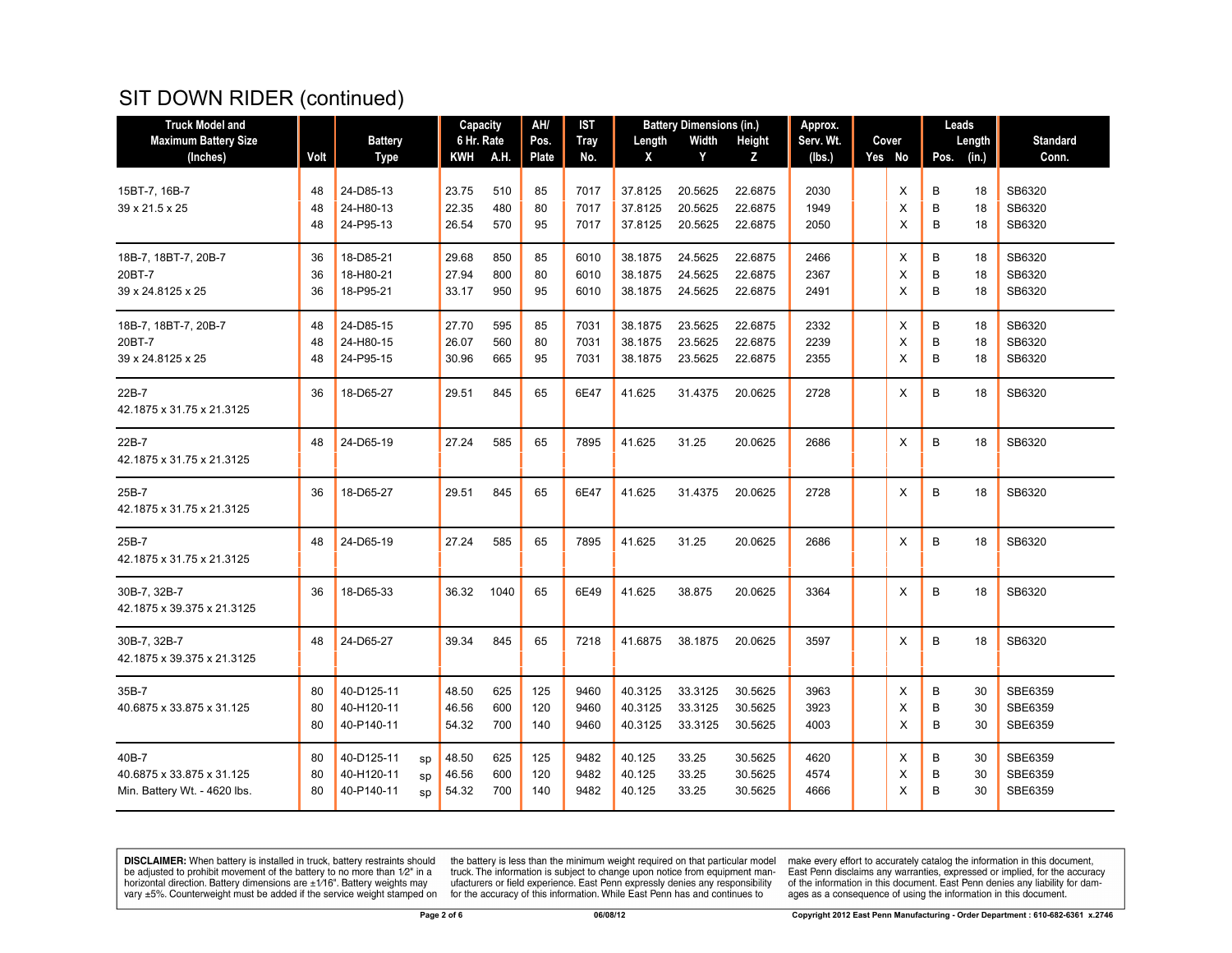## SIT DOWN RIDER (continued)

| <b>Truck Model and</b>      |      |                | AH/<br><b>IST</b><br><b>Battery Dimensions (in.)</b><br>Capacity |      | Approx. |      |         | Leads   |         |           |  |        |      |        |                 |
|-----------------------------|------|----------------|------------------------------------------------------------------|------|---------|------|---------|---------|---------|-----------|--|--------|------|--------|-----------------|
| <b>Maximum Battery Size</b> |      | <b>Battery</b> | 6 Hr. Rate                                                       |      | Pos.    | Tray | Length  | Width   | Height  | Serv. Wt. |  | Cover  |      | Length | <b>Standard</b> |
| (Inches)                    | Volt | <b>Type</b>    | <b>KWH</b>                                                       | A.H. | Plate   | No.  | X       | Y       | Z       | (lbs.)    |  | Yes No | Pos. | (in.)  | Conn.           |
| 45B-7, 50B-7                | 80   | 40-D125-13     | 58.20                                                            | 750  | 125     | 9215 | 39.9375 | 38.8125 | 30.5625 | 4857      |  | X      | B    | 30     | SBE6359         |
| 40.6875 x 39.5625 x 31.125  | 80   | 40-H120-13     | 55.87                                                            | 720  | 120     | 9215 | 39.9375 | 38.8125 | 30.5625 | 4808      |  | X      | B    | 30     | SBE6359         |
|                             | 80   | 40-P140-13     | 65.18                                                            | 840  | 140     | 9215 | 39.9375 | 38.8125 | 30.5625 | 4906      |  | X      | B    | 30     | SBE6359         |
| 20BC-7, 25BC-7              | 36   | 18-D85-25      | 35.62                                                            | 1020 | 85      | 6030 | 38.1875 | 29.1875 | 22.6875 | 2924      |  | X      | B    | 18     | SB6320          |
| 39.8125 x 30.5625 x 23.625  | 36   | 18-H80-25      | 33.52                                                            | 960  | 80      | 6030 | 38.1875 | 29.1875 | 22.6875 | 2807      |  | X      | B    | 18     | SB6320          |
|                             | 36   | 18-P95-25      | 39.81                                                            | 1140 | 95      | 6030 | 38.1875 | 29.1875 | 22.6875 | 2953      |  | X      | B    | 18     | SB6320          |
| 20BC-7, 25BC-7              | 48   | 24-D85-19      | 35.62                                                            | 765  | 85      | 7003 | 38.1875 | 29.6875 | 22.6875 | 2984      |  | X      | B    | 18     | SB6320          |
| 39.8125 x 30.5625 x 23.625  | 48   | 24-H80-19      | 33.52                                                            | 720  | 80      | 7003 | 38.1875 | 29.6875 | 22.6875 | 2865      |  | X      | B    | 18     | SB6320          |
|                             | 48   | 24-P95-19      | 39.81                                                            | 855  | 95      | 7003 | 38.1875 | 29.6875 | 22.6875 | 3014      |  | X      | в    | 18     | SB6320          |
| 30BC-7, 32BC-7              | 36   | 18-D85-29      | 41.55                                                            | 1190 | 85      | 6021 | 38.1875 | 33.6875 | 22.6875 | 3394      |  | X      | B    | 18     | SB6320          |
| 39.8125 x 34.5 x 23.625     | 36   | 18-H80-29      | 39.11                                                            | 1120 | 80      | 6021 | 38.1875 | 33.6875 | 22.6875 | 3258      |  | X      | B    | 18     | SB6320          |
|                             | 36   | 18-P95-29      | 46.44                                                            | 1330 | 95      | 6021 | 38.1875 | 33.6875 | 22.6875 | 3428      |  | X      | B    | 18     | SB6320          |
| 30BC-7, 32BC-7              | 48   | 24-D85-21      | 39.58                                                            | 850  | 85      | 7004 | 38.1875 | 32.6875 | 22.6875 | 3272      |  | X      | B    | 18     | SB6320          |
| 39.8125 x 34.5 x 223.625    | 48   | 24-H80-21      | 37.25                                                            | 800  | 80      | 7004 | 38.1875 | 32.6875 | 22.6875 | 3141      |  | X      | B    | 18     | SB6320          |
|                             | 48   | 24-P95-21      | 44.23                                                            | 950  | 95      | 7004 | 38.1875 | 32.6875 | 22.6875 | 3305      |  | X      | в    | 18     | SB6320          |
| 22BHA-7, 25BHA-7            | 80   | 40-D125-9      | 38.80                                                            | 500  | 125     | 9384 | 40      | 27.5    | 30.5625 | 3357      |  | X      | B    | 18     | SBE6359         |
| 40.6875 x 28.125 x 31.125   | 80   | 40-H120-9      | 37.25                                                            | 480  | 120     | 9384 | 40      | 27.5    | 30.5625 | 3323      |  | X      | В    | 18     | SBE6359         |
|                             | 80   | 40-P140-9      | 43.46                                                            | 560  | 140     | 9384 | 40      | 27.5    | 30.5625 | 3391      |  | X      | В    | 18     | SBE6359         |
| 30BHA-7                     | 80   | 40-D125-11     | 48.50                                                            | 625  | 125     | 9453 | 40.25   | 33.1875 | 30.5625 | 3995      |  | X      | B    | 18     | SBE6359         |
| 40.6875 x 33.8125 x 31.125  | 80   | 40-H120-11     | 46.56                                                            | 600  | 120     | 9453 | 40.25   | 33.1875 | 30.5625 | 3955      |  | X      | B    | 18     | SBE6359         |
|                             | 80   | 40-P140-11     | 54.32                                                            | 700  | 140     | 9453 | 40.25   | 33.1875 | 30.5625 | 4035      |  | X      | B    | 18     | SBE6359         |

sp - Special tray IST9482 includes stell plates for minimum weight requirement.

H - Designates (H-Series battery Type), Hydrasaver Product - Extended Watering Series.

### SIT DOWN REACH

| <b>Truck Model and</b>       |      |                |    | Capacity   |             | AH/          | <b>IST</b>  |         | <b>Battery Dimensions (in.)</b> |        | Approx.   |           | Leads         |                 |
|------------------------------|------|----------------|----|------------|-------------|--------------|-------------|---------|---------------------------------|--------|-----------|-----------|---------------|-----------------|
| <b>Maximum Battery Size</b>  |      | <b>Battery</b> |    | 6 Hr. Rate |             | Pos.         | <b>Tray</b> | Length  | Width                           | Height | Serv. Wt. | Cover     | Length        | <b>Standard</b> |
| (Inches)                     | Volt | <b>Type</b>    |    | KWH        | <b>A.H.</b> | <b>Plate</b> | No.         |         |                                 |        | (lbs)     | Yes<br>No | (in.)<br>Pos. | Conn.           |
|                              |      |                |    |            |             |              |             |         |                                 |        |           |           |               |                 |
| 14BRJ-7, 16BRJ-7             | 48   | 24-D125-7      | SD | 17.46      | 375         | 125          | 7896        | 47.3125 | 10.625                          | 30.5   | 1653      |           | 20<br>B       | SB6320          |
| 48.125 x 11.125 x 31         | 48   | 24-H120-7      | SD | 16.76      | 360         | 120          | 7896        | 47.3125 | 10.625                          | 30.5   | 1636      | ⋏         | 20<br>B       | SB6320          |
| Min. Battery Wt. - 1653 lbs. | 48   | 24-P140-7      | SD | 19.56      | 420         | 140          | 7896        | 47.3125 | 10.625                          | 30.5   | 1670      | ⋏         | 20<br>B       | SB6320          |
|                              |      |                |    |            |             |              |             |         |                                 |        |           |           |               |                 |

**DISCLAIMER:** When battery is installed in truck, battery restraints should be adjusted to prohibit movement of the battery to no more than  $12^v$  in a horizontal direction. Battery dimensions are  $\pm 1/16^v$ . Battery wei

the battery is less than the minimum weight required on that particular model<br>truck. The information is subject to change upon notice from equipment manufacturers or field experience. East Penn expressly denies any responsibility for the accuracy of this information. While East Penn has and continues to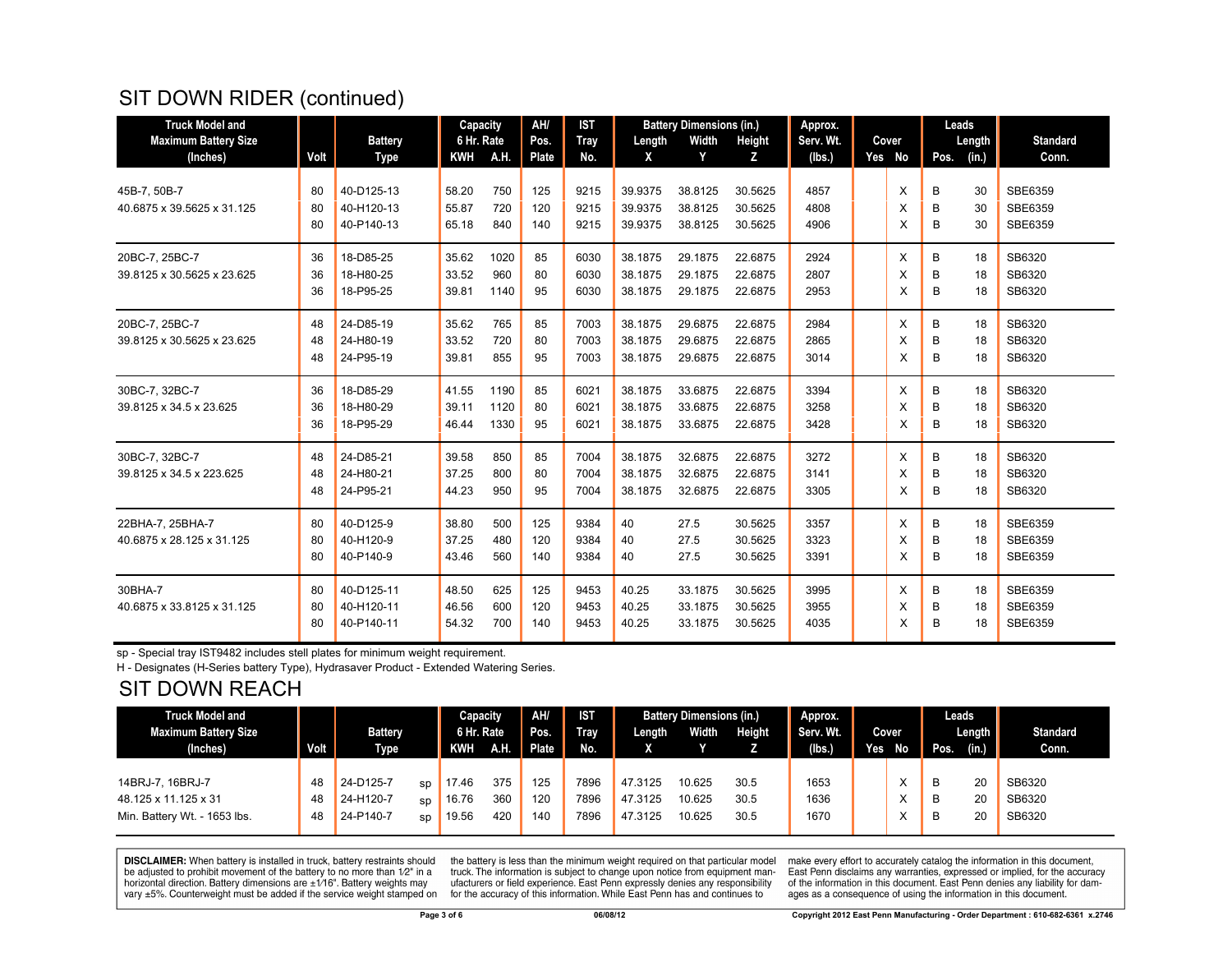## SIT DOWN REACH (continued)

| <b>Truck Model and</b><br>Maximum Battery Size<br>(Inches)                | Volt           | <b>Battery</b><br><b>Type</b>       |                | Capacity<br>6 Hr. Rate<br>KWH | <b>AH</b>         | AH/<br>Pos.<br>Plate | <b>IST</b><br><b>Tray</b><br>No. | Length                     | <b>Battery Dimensions (in.)</b><br>Width | Height                        | Approx.<br>Serv. Wt.<br>(lbs. | Yes | Cover<br>No | Pos.        | Leads<br>Length<br>(in.) | <b>Standard</b><br>Conn.   |
|---------------------------------------------------------------------------|----------------|-------------------------------------|----------------|-------------------------------|-------------------|----------------------|----------------------------------|----------------------------|------------------------------------------|-------------------------------|-------------------------------|-----|-------------|-------------|--------------------------|----------------------------|
| 20BRJ-7, 25BRJ-7<br>48.125 x 13.9375 x 31<br>Min. Battery Wt. - 2072 lbs. | 48<br>48<br>48 | 24-D125-9<br>24-H120-9<br>24-P140-9 | sp<br>SD<br>sp | 23.28<br>22.35<br>26.07       | 500<br>480<br>560 | 125<br>120<br>140    | 7897<br>7897<br>7897             | 47.625<br>47.625<br>47.625 | 13.375<br>13.375<br>13.375               | 30.5625<br>30.5625<br>30.5625 | 2072<br>2051<br>2093          |     |             | B<br>B<br>B | 20<br>20<br>20           | SB6320<br>SB6320<br>SB6320 |

sp - Special tray IST7896 includes stell plates for minimum weight requirement.

sp - Special tray IST7897 includes stell plates for minimum weight requirement.

H - Designates (H-Series battery Type), Hydrasaver Product - Extended Watering Series.

#### STAND UP REACH

| <b>Truck Model and</b>       |      |                          |    | Capacity   |      | AH/   | <b>IST</b> |                    | <b>Battery Dimensions (in.)</b> |         | Approx.      |        |        | Leads  |                  |
|------------------------------|------|--------------------------|----|------------|------|-------|------------|--------------------|---------------------------------|---------|--------------|--------|--------|--------|------------------|
| <b>Maximum Battery Size</b>  |      | <b>Battery</b>           |    | 6 Hr. Rate |      | Pos.  | Tray       | Length             | Width                           | Height  | Serv. Wt.    | Cover  |        | Length | <b>Standard</b>  |
| (Inches)                     | Volt | Type                     |    | <b>KWH</b> | A.H. | Plate | No.        | X                  | Y                               | z       | (lbs.)       | Yes No | Pos.   | (in.)  | Conn.            |
| 10BR-7, 13BR-7               | 48   | 24-D85-5                 |    | 7.92       | 170  | 85    | 7924       | 38.5               | 10                              | 22.625  | 903          | X      |        | 36     | SB6320           |
| 39.125 x 10.625 x 22.9375    | 48   | 24-H80-5                 |    | 7.45       | 160  | 80    | 7924       | 38.5               | 10                              | 22.625  | 867          | X      | B<br>B | 36     | SB6320           |
|                              | 48   | 24-P95-5                 |    | 8.85       | 190  | 95    | 7924       | 38.5               | 10                              | 22.625  | 912          | X      | B      | 36     | SB6320           |
|                              |      |                          |    |            |      |       |            |                    |                                 |         |              |        |        |        |                  |
| 14BR-7                       | 48   | 24-D85-7                 |    | 11.87      | 255  | 85    | 7107       | 37.6875            | 11.4375                         | 22.625  | 1118         | X      | B      | 36     | SB6320           |
| 39.125 x 11.8125 x 22.9375   | 48   | 24-H80-7                 |    | 11.17      | 240  | 80    | 7107       | 37.6875            | 11.4375                         | 22.625  | 1073         | X      | B      | 36     | SB6320           |
|                              | 48   | 24-P95-7                 |    | 13.27      | 285  | 95    | 7107       | 37.6875            | 11.4375                         | 22.625  | 1129         | X      | B      | 36     | SB6320           |
| 15BR-7, 18BR-7, 20BR-7       | 48   | 24-D85-9                 |    | 15.83      | 340  | 85    | 7151       | 37.6875            | 14.4375                         | 22.625  | 1422         | X      | B      | 36     | SB6320           |
| 25BR-7                       | 48   | 24-H80-9                 |    | 14.90      | 320  | 80    | 7151       | 37.6875            | 14.4375                         | 22.625  | 1365         | X      | B      | 36     | SB6320           |
| 39.125 x 14.9375 x 22.9375   | 48   | 24-P95-9                 |    | 17.69      | 380  | 95    | 7151       | 37.6875            | 14.4375                         | 22.625  | 1436         | X      | в      | 36     | SB6320           |
|                              |      |                          |    |            |      |       |            |                    |                                 |         |              |        |        |        |                  |
| 15BRP-7, 23BRP-7             | 36   | 18-D125-13<br>18-H120-13 | sp | 26.19      | 750  | 125   | 6E50       | 38.0625<br>38.0625 | 15.9375<br>15.9375              | 30.8125 | 2280<br>2257 | X      | B      | 20     | SB6320<br>SB6320 |
| 38.4375 x 16.3125 x 31       | 36   |                          | SD | 25.14      | 720  | 120   | 6E50       |                    |                                 | 30.8125 |              | X      | B      | 20     |                  |
| Min. Battery Wt. - 2280 lbs. | 36   | 18-P140-13               | SD | 29.33      | 840  | 140   | 6E50       | 38.0625            | 15.9375                         | 30.8125 | 2303         | X      | B      | 20     | SB6320           |
| 15BRP-7, 23BRP-7             | 36   | 18-D125-15               |    | 30.56      | 875  | 125   | 6045       | 38.1875            | 17.8125                         | 30.5625 | 2486         | X      | B      | 20     | 6320             |
| 38.4375 x 18 x 31            | 36   | 18-H120-15               |    | 29.33      | 840  | 120   | 6045       | 38.1875            | 17.8125                         | 30.5625 | 2461         | X      | B      | 20     | 6320             |
|                              | 36   | 18-P140-15               |    | 34.22      | 980  | 140   | 6045       | 38.1875            | 17.8125                         | 30.5625 | 2511         | X      | B      | 20     | 6320             |
| 15BRP-7, 23BRP-7             | 36   | 18-D125-17               |    | 34.92      | 1000 | 125   | 6069       | 38.1875            | 20.0625                         | 30.5625 | 2834         | X      | B      | 20     | SB6320           |
| 38.4375 x 20.75 x 31         | 36   | 18-H120-17               |    | 33.52      | 960  | 120   | 6069       | 38.1875            | 20.0625                         | 30.5625 | 2806         | X      | B      | 20     | SB6320           |
|                              | 36   | 18-P140-17               |    | 39.11      | 1120 | 140   | 6069       | 38.1875            | 20.0625                         | 30.5625 | 2862         | X      | B      | 20     | SB6320           |
|                              |      |                          |    |            |      |       |            |                    |                                 |         |              |        |        |        |                  |

**DISCLAIMER:** When battery is installed in truck, battery restraints should be adjusted to prohibit movement of the battery to no more than 1/2" in a be added in the behavior of the behavior of the behavior of the behavior of the behavior of the behavior of the behavior of the behavior of the service weight sharped on vary  $\pm$ 5%. Counterweight must be added if the ser

the battery is less than the minimum weight required on that particular model truck. The information is subject to change upon notice from equipment manufacturers or field experience. East Penn expressly denies any responsibility for the accuracy of this information. While East Penn has and continues to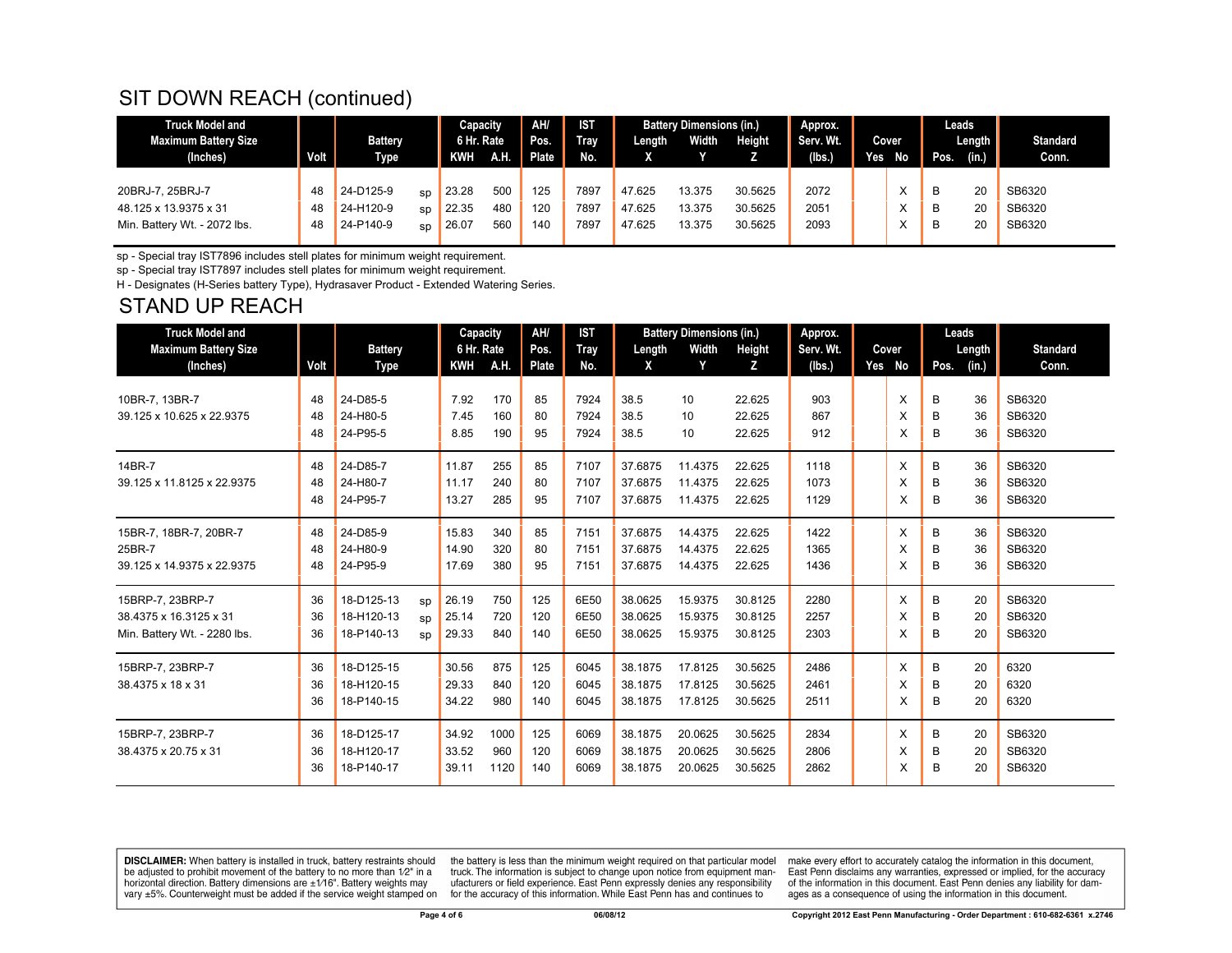## STAND UP REACH (continued)

| <b>Truck Model and</b>                  |      |                               | Capacity                 |      | AH/           | <b>IST</b>         |             | <b>Battery Dimensions (in.)</b> |                    | Approx.             |                 |      | Leads           |                          |
|-----------------------------------------|------|-------------------------------|--------------------------|------|---------------|--------------------|-------------|---------------------------------|--------------------|---------------------|-----------------|------|-----------------|--------------------------|
| <b>Maximum Battery Size</b><br>(Inches) | Volt | <b>Battery</b><br><b>Type</b> | 6 Hr. Rate<br><b>KWH</b> | A.H. | Pos.<br>Plate | <b>Tray</b><br>No. | Length<br>X | Width<br>Y                      | <b>Height</b><br>Z | Serv. Wt.<br>(lbs.) | Cover<br>Yes No | Pos. | Length<br>(in.) | <b>Standard</b><br>Conn. |
|                                         |      |                               |                          |      |               |                    |             |                                 |                    |                     |                 |      |                 |                          |
| 18BRP-7                                 | 36   | 18-D125-11                    | 21.83                    | 625  | 125           | 6016               | 37.8125     | 13.3125                         | 30.5625            | 1848                | X               | B    | 20              | SB6320                   |
| 38.4375 x 14.3125 x 31                  | 36   | 18-H120-11                    | 20.95                    | 600  | 120           | 6016               | 37.8125     | 13.3125                         | 30.5625            | 1830                | X               | B    | 20              | SB6320                   |
|                                         | 36   | 18-P140-11                    | 24.44                    | 700  | 140           | 6016               | 37.8125     | 13.3125                         | 30.5625            | 1866                | X               | B    | 20              | SB6320                   |
| 18BRP-7                                 | 36   | 18-D125-13                    | 26.19                    | 750  | 125           | 6005               | 37.8125     | 15.5625                         | 30.5625            | 2168                | X               | B    | 20              | SB6320                   |
| 38.4375 x 16.3125 x 31                  | 36   | 18-H120-13                    | 25.14                    | 720  | 120           | 6005               | 37.8125     | 15.5625                         | 30.5625            | 2146                | X               | B    | 20              | SB6320                   |
|                                         | 36   | 18-P140-13                    | 29.33                    | 840  | 140           | 6005               | 37.8125     | 15.5625                         | 30.5625            | 2190                | X               | в    | 20              | SB6320                   |
| 18BRP-7                                 | 36   | 18-D125-15                    | 30.56                    | 875  | 125           | 6045               | 38.1875     | 17.8125                         | 30.5625            | 2486                | X               | B    | 20              | SB6320                   |
| 38.4375 x 18 x 31                       | 36   | 18-H120-15                    | 29.33                    | 840  | 120           | 6045               | 38.1875     | 17.8125                         | 30.5625            | 2461                | X               | B    | 20              | SB6320                   |
|                                         | 36   | 18-P140-15                    | 34.22                    | 980  | 140           | 6045               | 38.1875     | 17.8125                         | 30.5625            | 2511                | X               | в    | 20              | SB6320                   |
| 18BRP-7                                 | 36   | 18-D125-17                    | 34.92                    | 1000 | 125           | 6069               | 38.1875     | 20.0625                         | 30.5625            | 2834                | X               | B    | 20              | SB6320                   |
| 38.4375 x 20.75 x 31                    | 36   | 18-H120-17                    | 33.52                    | 960  | 120           | 6069               | 38.1875     | 20.0625                         | 30.5625            | 2806                | X               | B    | 20              | SB6320                   |
|                                         | 36   | 18-P140-17                    | 39.11                    | 1120 | 140           | 6069               | 38.1875     | 20.0625                         | 30.5625            | 2862                | X               | в    | 20              | SB6320                   |
| 20BRP-7                                 | 36   | 18-D125-11                    | 21.83                    | 625  | 125           | 6782               | 38.0625     | 13.5625                         | 30.5625            | 1887                | X               | В    | 20              | SB6320                   |
| 38.4375 x 14.3125 x 31                  | 36   | 18-D125-11                    | 21.83                    | 625  | 125           | 6016               | 37.8125     | 13.3125                         | 30.5625            | 1848                | X               | B    | 20              | SB6320                   |
|                                         | 36   | 18-H120-11                    | 20.95                    | 600  | 120           | 6782               | 38.0625     | 13.5625                         | 30.5625            | 1868                | X               | B    | 20              | SB6320                   |
|                                         | 36   | 18-H120-11                    | 20.95                    | 600  | 120           | 6016               | 37.8125     | 13.3125                         | 30.5625            | 1830                | X               | B    | 20              | SB6320                   |
|                                         | 36   | 18-P140-11                    | 24.44                    | 700  | 140           | 6782               | 38.0625     | 13.5625                         | 30.5625            | 1906                | X               | B    | 20              | SB6320                   |
|                                         | 36   | 18-P140-11                    | 24.44                    | 700  | 140           | 6016               | 37.8125     | 13.3125                         | 30.5625            | 1866                | X               | B    | 20              | SB6320                   |
| 20BRP-7                                 | 36   | 18-D125-13                    | 26.19                    | 750  | 125           | 6005               | 37.8125     | 15.5625                         | 30.5625            | 2168                | X               | B    | 20              | SB6320                   |
| 38.4375 x 16.3125 x 31                  | 36   | 18-H120-13                    | 25.14                    | 720  | 120           | 6005               | 37.8125     | 15.5625                         | 30.5625            | 2146                | X               | B    | 20              | SB6320                   |
|                                         | 36   | 18-P140-13                    | 29.33                    | 840  | 140           | 6005               | 37.8125     | 15.5625                         | 30.5625            | 2190                | X               | B    | 20              | SB6320                   |
| 15BRP-7, 23BRP-7                        | 36   | 18-D125-15                    | 30.56                    | 875  | 125           | 6045               | 38.1875     | 17.8125                         | 30.5625            | 2486                | X               | B    | 20              | SB6320                   |
| 38.4375 x 18 x 31                       | 36   | 18-H120-15                    | 29.33                    | 840  | 120           | 6045               | 38.1875     | 17.8125                         | 30.5625            | 2461                | X               | B    | 20              | SB6320                   |
|                                         | 36   | 18-P140-15                    | 34.22                    | 980  | 140           | 6045               | 38.1875     | 17.8125                         | 30.5625            | 2511                | X               | B    | 20              | SB6320                   |
| 15BRP-7, 23BRP-7                        | 36   | 18-D125-17                    | 34.92                    | 1000 | 125           | 6069               | 38.1875     | 20.0625                         | 30.5625            | 2834                | X               | В    | 20              | SB6320                   |
| 38.4375 x 20.75 x 31                    | 36   | 18-H120-17                    | 33.52                    | 960  | 120           | 6069               | 38.1875     | 20.0625                         | 30.5625            | 2806                | X               | B    | 20              | SB6320                   |
|                                         | 36   | 18-P140-17                    | 39.11                    | 1120 | 140           | 6069               | 38.1875     | 20.0625                         | 30.5625            | 2862                | X               | B    | 20              | SB6320                   |

sp - Special tray IST6E50 includes stell plates for minimum weight requirement.

H - Designates (H-Series battery Type), Hydrasaver Product - Extended Watering Series.

**DISCLAIMER:** When battery is installed in truck, battery restraints should be adjusted to prohibit movement of the battery to no more than 1/2" in a be added if the series of the series of the series of the matter of the matter of the beam of the series of the series of the series of the series of the series of the series of the series of the series of the series of t

the battery is less than the minimum weight required on that particular model<br>truck. The information is subject to change upon notice from equipment manufacturers or field experience. East Penn expressly denies any responsibility for the accuracy of this information. While East Penn has and continues to